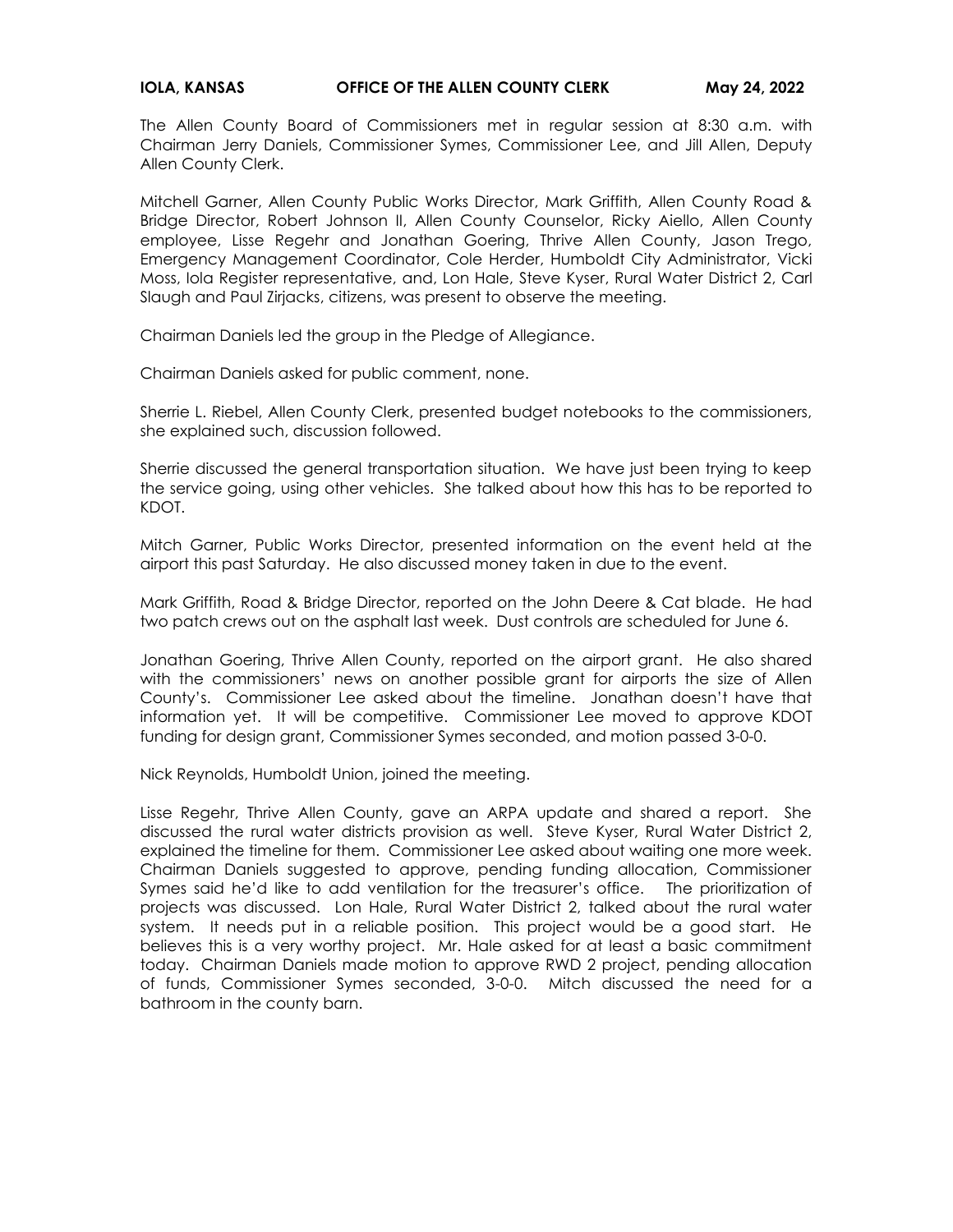|  |  |  | ARPA Report for May 24, 2022 to Allen County Commission |
|--|--|--|---------------------------------------------------------|
|--|--|--|---------------------------------------------------------|

| <b>ARPA Requests</b>                                                          | \$ amount                        | Scope of Work                                                                                                                                      | Possible leverage funds Notes                                                                                                                   |                                                                                                                                                                                                                                                                                                                                                                                                                                                                                                                                  |
|-------------------------------------------------------------------------------|----------------------------------|----------------------------------------------------------------------------------------------------------------------------------------------------|-------------------------------------------------------------------------------------------------------------------------------------------------|----------------------------------------------------------------------------------------------------------------------------------------------------------------------------------------------------------------------------------------------------------------------------------------------------------------------------------------------------------------------------------------------------------------------------------------------------------------------------------------------------------------------------------|
| Administrator                                                                 |                                  | \$96,101.00 Thrive: 4% \$96,101.32                                                                                                                 |                                                                                                                                                 | \$48,050.00 paid on 10/15/2021                                                                                                                                                                                                                                                                                                                                                                                                                                                                                                   |
| <b>3 Storm Shelters</b>                                                       |                                  | \$254,300.00 6 Storm Shelters                                                                                                                      |                                                                                                                                                 | 6 storm shelters have been delivered. \$254,300                                                                                                                                                                                                                                                                                                                                                                                                                                                                                  |
| <b>Storm Shelters</b><br>(Additional costs)                                   |                                  | Additional costs incurred for<br>\$190.00 filing Agreements with Register<br>of Deeds                                                              |                                                                                                                                                 | paid 4/1/2022<br>\$190.00 paid out 04/01/2022                                                                                                                                                                                                                                                                                                                                                                                                                                                                                    |
| County Labor Study                                                            |                                  | Countywide labor study to<br>\$11,332.00 benefit future planning of Allen<br>County                                                                |                                                                                                                                                 | Approved by the commissioners 10.12.2021<br>\$11,332 paid out 10/29/2021                                                                                                                                                                                                                                                                                                                                                                                                                                                         |
| 1 Communications<br>Tower                                                     | \$875,000.00                     | Needed to reach the currently<br>non reachable areas of Allen<br>County for employee and<br>citizen saftey                                         |                                                                                                                                                 | County approved Hayden Tower Service bid at<br>\$875,000.00                                                                                                                                                                                                                                                                                                                                                                                                                                                                      |
| 4 Courtroom remodel                                                           |                                  | \$10,894.00 Tight quarters with COVID -<br>no social distancing                                                                                    |                                                                                                                                                 | Money spent thus far is for architect (Zingre).<br>Zingre has received \$6471.00 as of 03/28/2022                                                                                                                                                                                                                                                                                                                                                                                                                                |
| <b>Courthouse Security</b><br><b>Upgrades</b>                                 | \$20,330.00                      |                                                                                                                                                    |                                                                                                                                                 | Ugrading security system with distress buttons,<br>alarms, control panel, etc.                                                                                                                                                                                                                                                                                                                                                                                                                                                   |
| 2 Airport Industrial<br>Park and Rural Water<br>Dist#8 are now one<br>project | \$968,965.00                     |                                                                                                                                                    |                                                                                                                                                 | Airport infrastructure project total is<br>\$3,893,060.00. BASE award amount<br>\$2,905,095.00 requires match of 25% of project<br>amount, so a total match of \$987,965.00. Aready<br>provided \$19,000 toward match (preliminary<br>engineering report), so need additional<br>\$968,965.00 to reach required match amount.<br>County passed resolution to obligate \$968,965.00<br>for BASE project. The BASE project now<br>includes the work requested by RWD #8, as well<br>as other necessary infrastructure to the site. |
| 5 Transportation                                                              | \$10,383.94                      |                                                                                                                                                    |                                                                                                                                                 | General Transportation has received \$7,151.89 of<br>ARPA thru 01/01/2022 to 02/04/2022                                                                                                                                                                                                                                                                                                                                                                                                                                          |
| County Barns - 3<br>restrooms & concrete<br>floors throughout<br>building     | \$81,680.25                      |                                                                                                                                                    |                                                                                                                                                 | \$27,226.75 per barn renovation                                                                                                                                                                                                                                                                                                                                                                                                                                                                                                  |
| 6 911 Backup office                                                           |                                  | \$28,801.00 Backup 911 system.                                                                                                                     |                                                                                                                                                 | Chelsie in location selection now; getting bids for<br>1 and 2 workstation spaces                                                                                                                                                                                                                                                                                                                                                                                                                                                |
| 7 Allen County;<br>security barriers                                          |                                  | \$56,637.00 $\begin{array}{ c c }\n\hline\n\text{Add Security barriers in the}\n\end{array}$<br>Treasurer's and Clerk's office                     |                                                                                                                                                 |                                                                                                                                                                                                                                                                                                                                                                                                                                                                                                                                  |
| 8 K State Building                                                            | \$7,262.00                       | Update two Restrooms for<br>ADA compliance                                                                                                         |                                                                                                                                                 |                                                                                                                                                                                                                                                                                                                                                                                                                                                                                                                                  |
| 9. Courthouse<br>renovations                                                  | \$925.00                         | Water treatment system for<br>courthouse                                                                                                           |                                                                                                                                                 | Per quote on 2.7.22                                                                                                                                                                                                                                                                                                                                                                                                                                                                                                              |
| 10. Register of Deeds                                                         | \$28,000.00                      | Digitizing public records, so in<br>case of emergency the staff can<br>work remotely without slowing<br>down realestate business in the<br>county. |                                                                                                                                                 | Cara Barkdoll contacted Thrive with this request<br>before presenting to the County Commission; CB<br>updated the bid 4/19/20                                                                                                                                                                                                                                                                                                                                                                                                    |
| <b>Rural Water District 2</b>                                                 | \$103,226.61                     |                                                                                                                                                    | "Rural Water Projects"<br>provision in BIL has<br>\$1bill to spend on rural<br>water. Not open yet. All<br>dates and other info.<br>marked TBA. | Bourbon and Neosho Counties have approved<br>their portions. The amount requested is roughly<br>46% of the entire project because that's the<br>percent that directly benefits Allen County.-<br>Amanda Kyser said RWD #2 will benefit from an<br>answer ASAP so they can order materials now.                                                                                                                                                                                                                                   |
| <b>Total Requests</b>                                                         | \$2,554,027.80                   |                                                                                                                                                    |                                                                                                                                                 |                                                                                                                                                                                                                                                                                                                                                                                                                                                                                                                                  |
| ARPA Funding 2021 -<br>May 19, 2021                                           |                                  |                                                                                                                                                    |                                                                                                                                                 |                                                                                                                                                                                                                                                                                                                                                                                                                                                                                                                                  |
| ARPA Funding 2022                                                             | \$1,201,266.50<br>\$1,201,266.50 |                                                                                                                                                    |                                                                                                                                                 |                                                                                                                                                                                                                                                                                                                                                                                                                                                                                                                                  |
| Remaining if obligate                                                         | $-$151,494.80$                   | <b>Total Obligated</b>                                                                                                                             | \$2,247,495.94                                                                                                                                  |                                                                                                                                                                                                                                                                                                                                                                                                                                                                                                                                  |

Jason Trego, Emergency Management Coordinated, stated a commitment is needed for the state's mitigation plan. That opens up the door for grant funding. They just need a signature from Allen County stating yes, we're in. He recommends the commissioners do this. He stated 2-3" of rain for Allen County by tomorrow. The river will crest at 16.6'. Our region is 12 counties. Jason will have letter for signature next week.

Larry Crawford, Allen County Fair Board, presented a drawing of the new horse barn, as well as costs for the materials. He said they are going to work on getting donations to help with the costs. He said they'd like to be able to make this barn even more useful, so it could be rented out to people to be used for family events. The sides of the barn will be open. He will have someone give him a price for the concrete. He said 4H council has some money to be used towards the horse barn. Commissioner Lee asked about the baby barn. Larry said as of right now there are no plans to make any changes. Bob suggested Larry seek competitive bids. Commissioner Symes asked Larry for some other quotes. He also said that \$5,000 has already been approved. Commissioner Lee said he'd like to see what expenses would be for the baby barn, what needs done.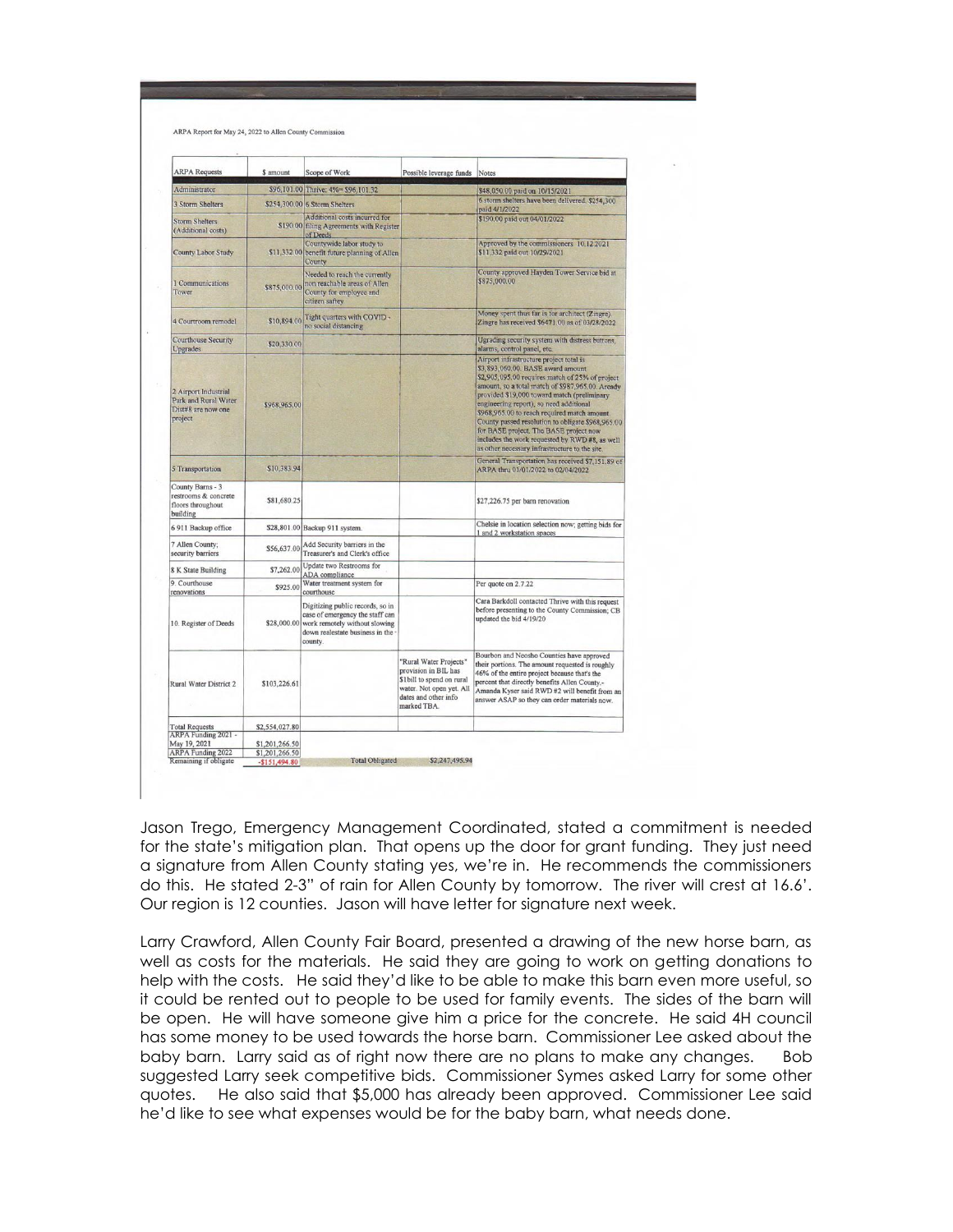

## **Horse Barn**

| Cement for floor<br>69yd at 130.00 a Yd<br>White tin for sides of barn and rest rooms<br>and dressing room. 4 corners and trim for | 9000.00             |
|------------------------------------------------------------------------------------------------------------------------------------|---------------------|
| doors                                                                                                                              | 4500.00             |
| Lumber for new dressing rooms                                                                                                      | 3000.00             |
| <b>Rebar for floor</b>                                                                                                             | 1500.00             |
| Labor for putting down floor<br>Total                                                                                              | 2000.00<br>20000.00 |
|                                                                                                                                    |                     |

Mitch reported on storm shelters.

Mark reported on CDL drivers. The county or a school must have a certified trainer for the CDL drivers. Commissioner Symes discussed technical schools. Mark said Coffey County got their own employee certified for this. Chairman Daniels suggested partnering with other counties and sharing a trainer. If you have your CDL before June 20, 2020, then you're good. Any new drivers, must have the certified trainer.

Commissioner Lee reported on meeting regarding CCN.

Commissioners briefly discussed Farm City Days sponsor.

Chairman Daniels moved to go into executive session for 10 minutes for attorney-client privilege, Commissioner Lee seconded; motion passed 3-0-0. The time is now 9:41 a.m. Those present will be Commissioners, and Robert Johnson II, Allen County Counselor. Commissioners reconvened at 9:51 a.m. No action taken.

Commissioner Symes moved to go into executive session for 5 minutes for Non-elected Personnel. Commissioner Lee seconded; motion passed 3-0-0. The time is now 10:02 a.m. Those present will be Commissioners, Jami Clark, Allen County Appraiser and Robert Johnson II, Allen County Counselor. Commissioners reconvened at 10:07 a.m. No action taken.

Commissioners reviewed the following documents:

- a) Letter from Deputy Secretary of the Treasury
- b) FEMA Disaster #4449
- c) Email from Rene Hart, KDOT
- d) CTD #10 meeting minutes & audit report
- e) Monthly Fund Status report
- f) Monthly Budget Status report